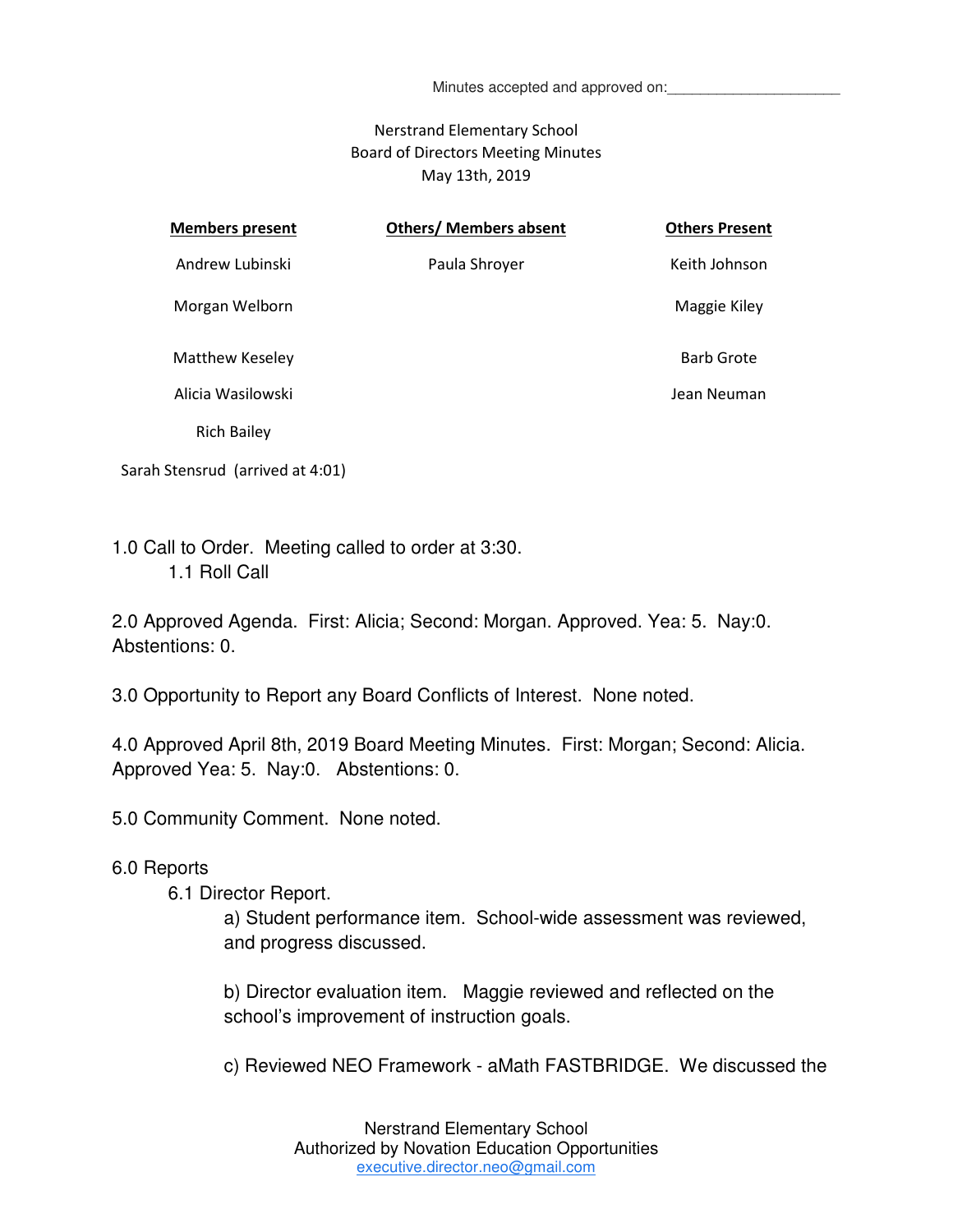school's transition from NWEA assessments to aMath and aReading assessments.

6.2 Enrollment Update. Currently 148 students enrolled. We are looking at 152 students for the fall.

6.3 Finance Report a) Monthly financials. Annual fund balance is 30.2%

# 7.0 New Business

7.1 Approved Revised NEO Framework - aMath FASTBRIDGE. First: Alicia; Second: Andrew Approved Yea: 6. Nay:0. Abstentions: 0.

7.2 E-Learning Policy - update, discussion, timeline. Discussed our next steps for future snow days.

7.3 Reviewed NEO 4-8-19 Board Meeting Observation Form.

7.4 Approved contract for PT with On the Move for FY20  $\omega$  \$100.00/ hr. First: Andrew; Second: Sarah. Approved Yea: 6. Nay:0. Abstentions: 0.

7.5 Approved contract for PT with On the Move for ESY @ \$99.00 / hr. First: Morgan; Second: Paula. Approved Yea: 6. Nay:0. Abstentions: 0.

7.6 Approved contract for School Psychologist Michelle Flannery @ \$85.00 / hr. First: Andrew; Second: Rich. Approved Yea: 6. Nay:0. Abstentions: 0.

7.7 Approved contract with Keith Johnson Financial Services @ \$61.20/hr. First: Rich; Second: Sarah. Approved Yea: 6. Nay:0. Abstentions: 0.

7.8 Approved 2019 ESY contract with Kristin Fischer, Speech  $\omega$  \$90.00 / hr. First: Alicia; Second: Morgan. Approved Yea: 6. Nay:0. Abstentions: 0.

7.9 Approved 2019-20 contract with EdVisions Cooperative. First: Andrew; Second: Alicia. Approved Yea: 6. Nay:0. Abstentions: 0.

7.10 Approved Special Ed Director contract with Bonnie Carlson. First: Alicia; Second: Sarah. Approved Yea: 6. Nay:0. Abstentions: 0.

7.11 Approved Special Ed substitute teacher payroll rate of \$50.00/ hr. First: Andrew; Second: Rich. Approved Yea: 6. Nay:0. Abstentions: 0.